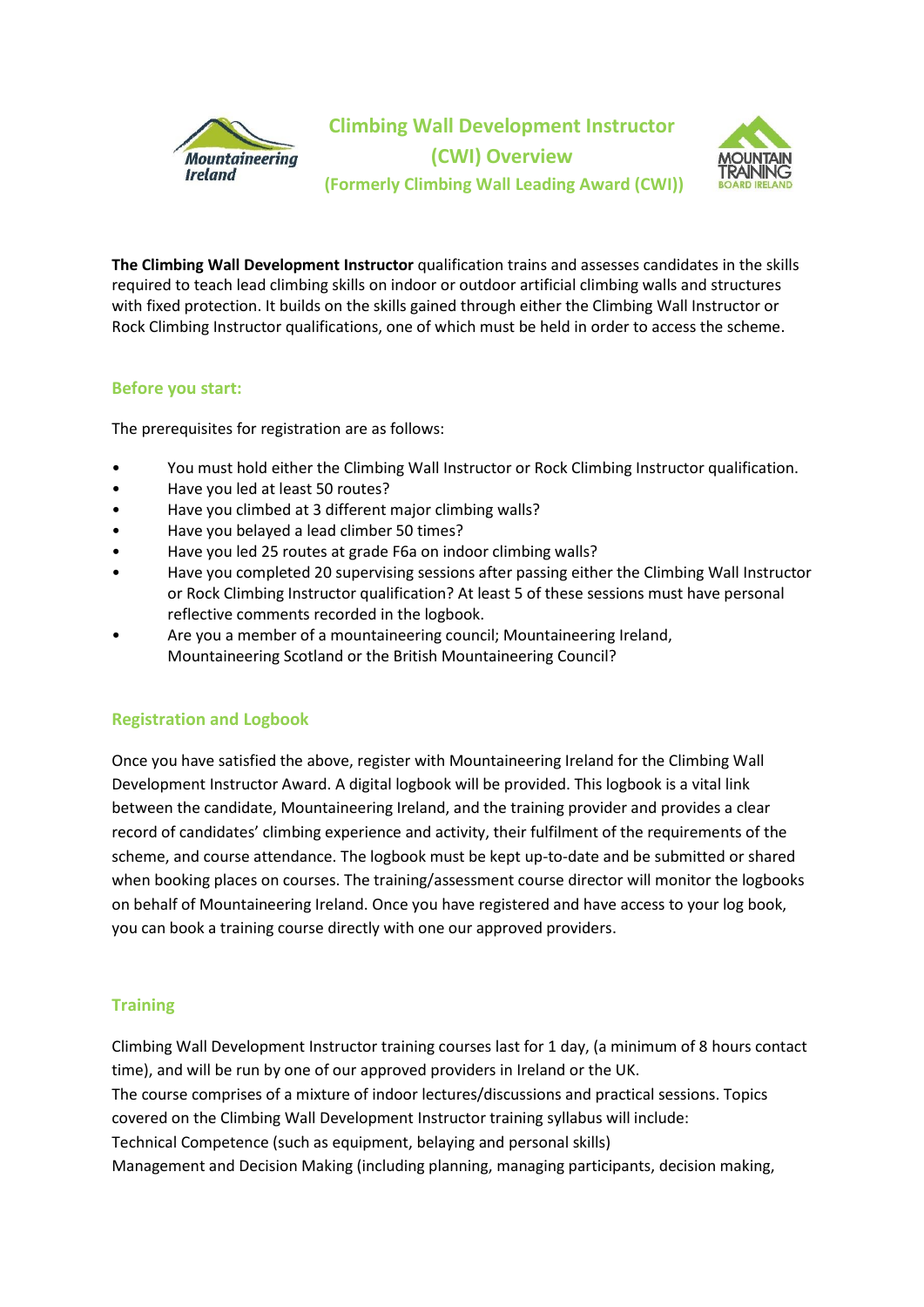knowledge and demonstration of techniques) Teaching and Learning Skills The Climbing Environment (including etiquette, access and ethics)

The ratio for Climbing Wall Instructor training is a maximum of 1 instructor to 4 candidates.

# **Consolidation**

The period between training and assessment varies in length for each person and is an opportunity to develop practice and evaluate your newly learnt skills, paying particular attention to any weaknesses identified during your training course. So, go climbing and use your enthusiasm to hone your skills for as long as you like. Mountaineering Ireland recommends that all, but the most experienced candidates allow a minimum of 3 months between training and assessment.

Before you attend a Climbing Wall Development Instructor assessment, make sure you have done the following:

- You must be at least 18 years old.
- You must have attended a Climbing Wall Development Instructor (or Climbing Wall Leading Award) training course or have been granted exemption from training.
- You must be familiar with the syllabus.
- You must have led a minimum of 100 different lead climbs at least half of which must be a grade of French 6a or above at three different major climbing walls.
- You must have assisted or observed at least 5 teaching leading sessions delivered by a suitably qualified person. These five sessions must have personal reflective comments recorded in your logbook.
- For any leader, first aid is an essential skill. Prior to undertaking Climbing Wall Development Instructor assessment, therefore, candidates must also hold a current, relevant first aid qualification, which involves 8 hours of training and an element of assessment.

If you would like some more experience belaying lead climbers, why not volunteer to belay at the Youth Climbing Series in **[England and Wales](https://www.thebmc.co.uk/bmc-youth-climbing-series-2018)**, **[Scotland](http://www.climbscotland.net/moving-on-up/competitions/youth-climbing-series-2018)** or **[Ireland](http://www.mountaineering.ie/Climbing/CompetitionClimbing/YouthClimbingSeries/default.aspx)**.

#### **Assessment**

The Climbing Wall Development Instructor assessment takes places over a minimum of 8 hours. Candidates will be tested in all aspects of the syllabus by an approved assessor. The ratio is 1 instructor to 4 candidates for Climbing Wall Instructor assessment. Visit the course calendar to see when the next assessment is running and contact the provider directly to book on to the assessment.

Written tests of some form may also be given in advance of, or during, assessment. They will not determine the final result but will aid the assessors when considering the choice of tasks to be set in the course. Written papers are likely to focus on areas of the syllabus which include the wider knowledge of the sport.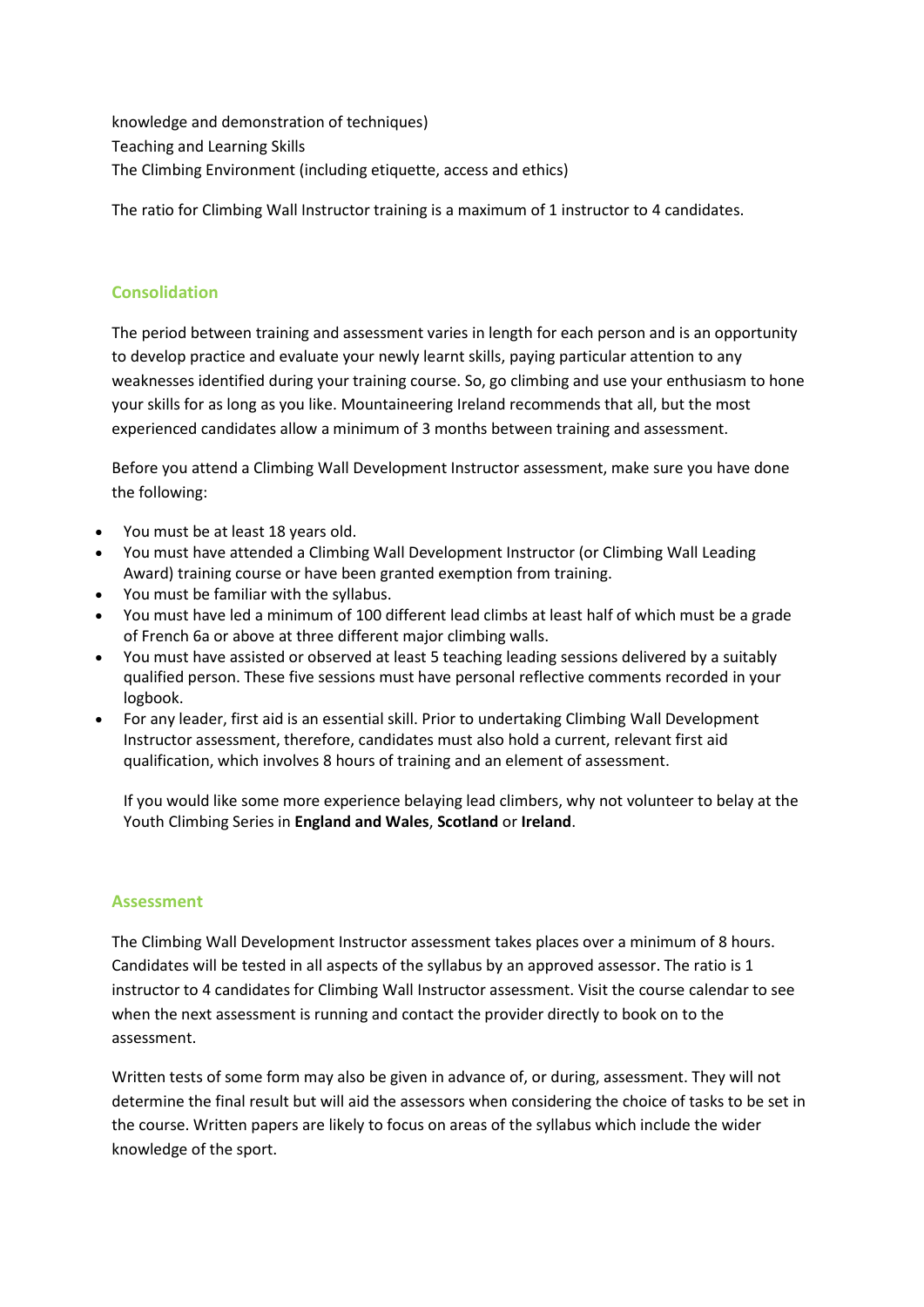Before you attend a Climbing Wall Instructor assessment, make sure you have done the following:

- You must be at least 18 years old.
- You must have attended a Climbing Wall Instructor (or Climbing Wall Award) training course or have been granted exemption from training.

#### **What next?**

Once you have registered, contact one of our approved providers directly for more information, costs and to start your Climbing Wall Development Instructor training. Climbing Wall Development Instructor training is held around the country on a regular basis. Visit our course calendar to see when and where courses are running. Please note that courses are priced by the individual provider.

### **Support & Development**

Join the **Mountain Training Association** and be part of a community of like-minded people on our schemes. The Association offers a range of workshops for trainees and qualified leaders and coaches across the disciplines, as well as a quarterly magazine, gear deals/discounts, a monthly newsletter and an insurance deal. You can join the Association at any point after you have registered on one of Mountain Training's leadership/coaching schemes.

#### **The Book – Rock Climbing**

**Rock Climbing** has been written for people working their way through the climbing schemes and it's packed with colourful diagrams, photographs and simple language. It covers the full spectrum of modern climbing practice including movement skills, knots, bouldering, sport, trad, and indoor climbing as well as risk management and problem solving. This book is available in the shop on the Mountaineering Ireland website.

#### **The Videos**

Please check out the **Skills Videos** on the Mountaineering Ireland website and youtube channel.

## **The Scope of the Scheme**

The Climbing Wall Development Instructor qualification has been designed to train and assess those who wish to teach lead climbing skills on indoor or outdoor artificial climbing walls and structures with fixed protection. This includes a wide range of structures (including, for example towers and mobile climbing walls) which will be referred to throughout as 'walls'. These structures are deemed to have safety equipment, such as top anchors, in place and are maintained through a management regime. The award is concerned with ensuring good practice when developing leading skills. It covers the introduction, coaching and on-going development of the technical and movement skills required to lead routes. Completion of a training course, without passing the assessment, should not be